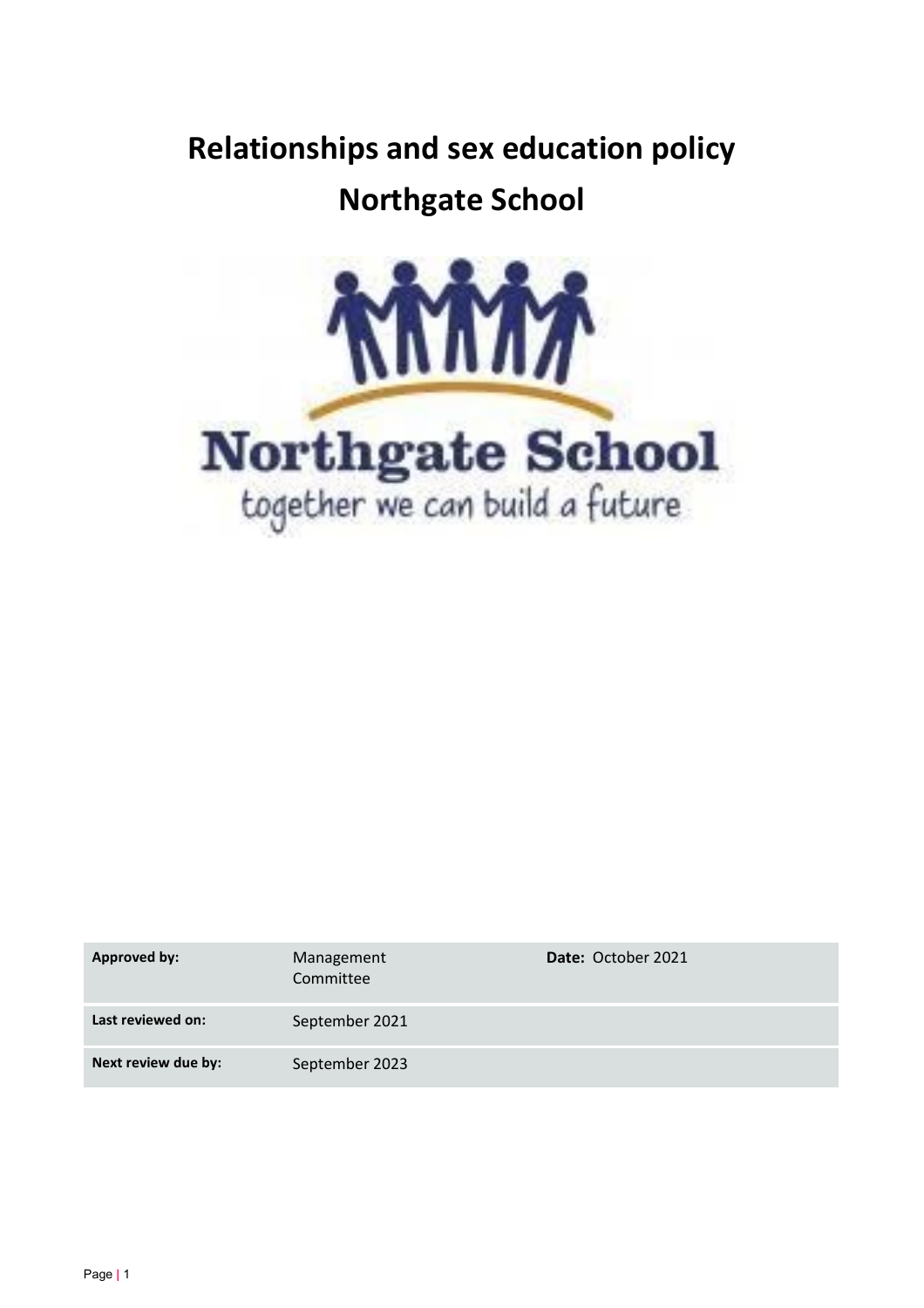# **Contents**

| 1. Aims                                                           | 3  |
|-------------------------------------------------------------------|----|
| 2. Statutory requirements                                         | 3  |
| 3. Policy development                                             | 4  |
| 4. Definition                                                     | 4  |
| 5. Curriculum                                                     | 5  |
| 6. Delivery of RSE                                                | 5  |
| 7. Roles and responsibilities                                     | 6  |
| 8. Parents' right to withdraw                                     | 7  |
| 9. Training                                                       | 7  |
| 10. Monitoring arrangements                                       | 7  |
| Appendix 1: Curriculum map                                        | 8  |
| Appendix 2: By the end of primary school pupils should know       | 9  |
| Appendix 2: By the end of secondary school pupils should know     | 11 |
| Appendix 3: Parent form: withdrawal from sex education within RSE | 14 |

# <span id="page-1-0"></span>**1. Aims**

Northgate School recognises Relationship and Sex Education [RSE] is an essential part of lifelong learning about the physical, moral, emotional, social and cultural development of students. We recognise that it contributes to every student's health, wellbeing and ability to be able to make wellinformed decisions about their lives.

At Northgate RSE involves learning about what makes a healthy relationship, sexual health, sexuality, healthy lifestyles, diversity and personal identity through a combination of acquiring knowledge and information, sharing information, developing skills, and exploring issues, beliefs, attitudes and values in a safe and inclusive environment. We also work with a range of external providers such as Brook who support and enhance our delivery of RSE.

RSE is not about the promotion of sexual activity or any particular sexual orientation or gender identity. Instead it is about creating a safe space for young people to explore issues and beliefs around sexual health to support them making safe and informed choices in their future.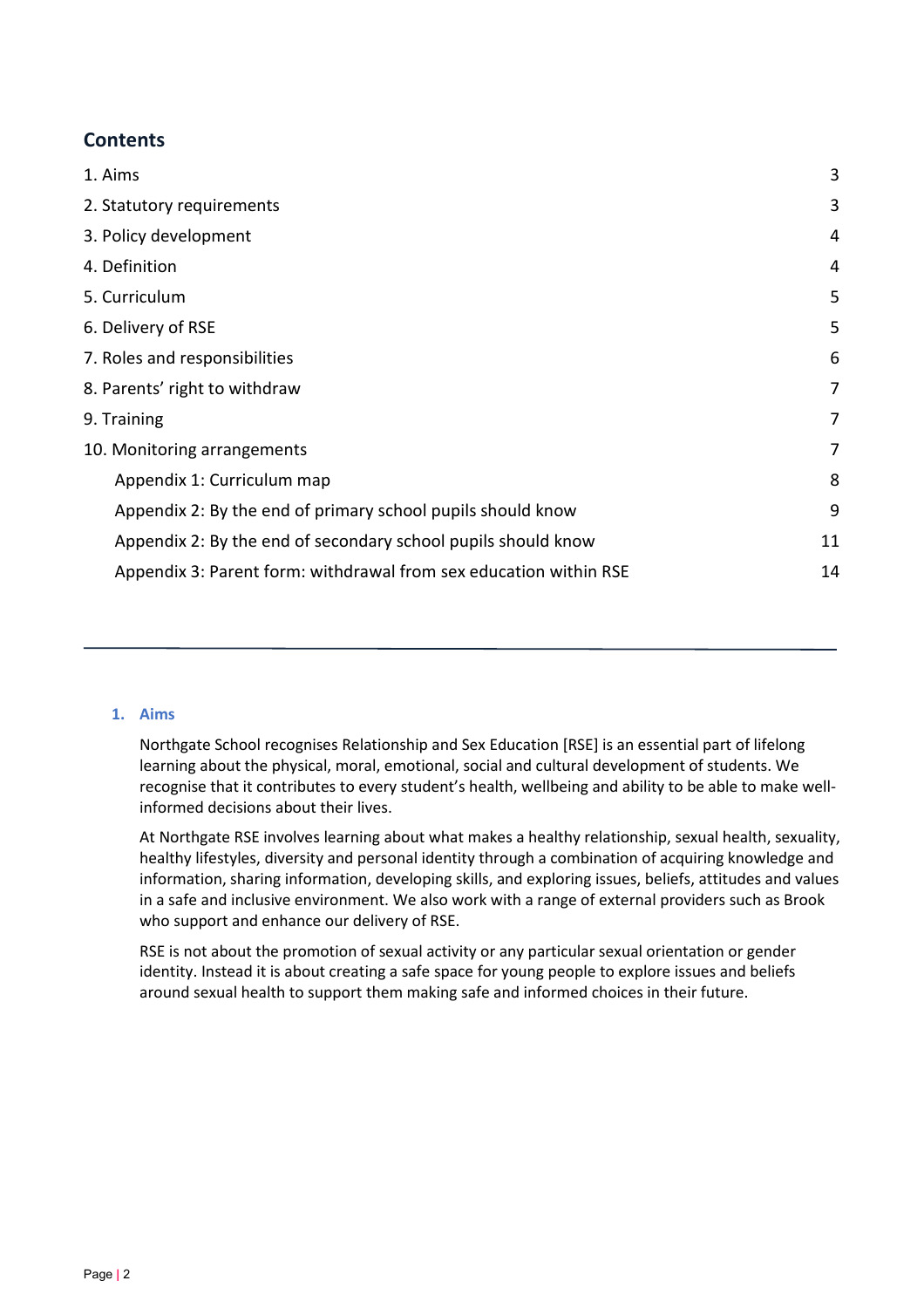The aims of our RSE curriculum at Northgate is to:

- Provide a framework and safe space in which sensitive discussions can take place
- Ensure that young people have an understanding of puberty, sexual development, the nature of consent and the importance of health and hygiene
- Help students develop feelings of self-respect, confidence and empathy
- Create a positive culture around issues of sexuality and relationships
- Teach students the correct vocabulary to describe themselves and their bodies

### <span id="page-2-0"></span>**2. Statutory requirements**

As a maintained secondary school we must provide RSE to all pupils as per the Children and Social work act [2017.](http://www.legislation.gov.uk/ukpga/2017/16/section/34/enacted)

In teaching RSE, we must have regard to to [guidance](https://www.gov.uk/government/consultations/relationships-and-sex-education-and-health-education) issued by the secretary of state as outlined in section 403 of the [Education Act 1996.](http://www.legislation.gov.uk/ukpga/1996/56/contents)

#### <span id="page-2-1"></span>**3. Policy development**

This policy has been developed in consultation with staff, students and parents. The consultation and policy development process involved the following steps:

- 1. Review a member of staff or working group pulled together all relevant information including relevant national and local guidance
- 2. Staff consultation a focus group of staff were given the opportunity to look at the policy and make recommendations
- 3. Parent/stakeholder consultation parents and any interested parties were invited to review and comment on the policy
- 4. Student consultation we investigated what exactly pupils want from their RSE through student voice forums
- 5. Ratification once amendments were made, the policy was shared with the management committee and ratified

#### **4. Definition**

RSE is about the emotional, social and cultural development of pupils, and involves learning about relationships, sexual health, sexuality, healthy lifestyles, diversity and personal identity.

RSE involves a combination of sharing information, and exploring issues and values.

RSE is not about the promotion of sexual activity.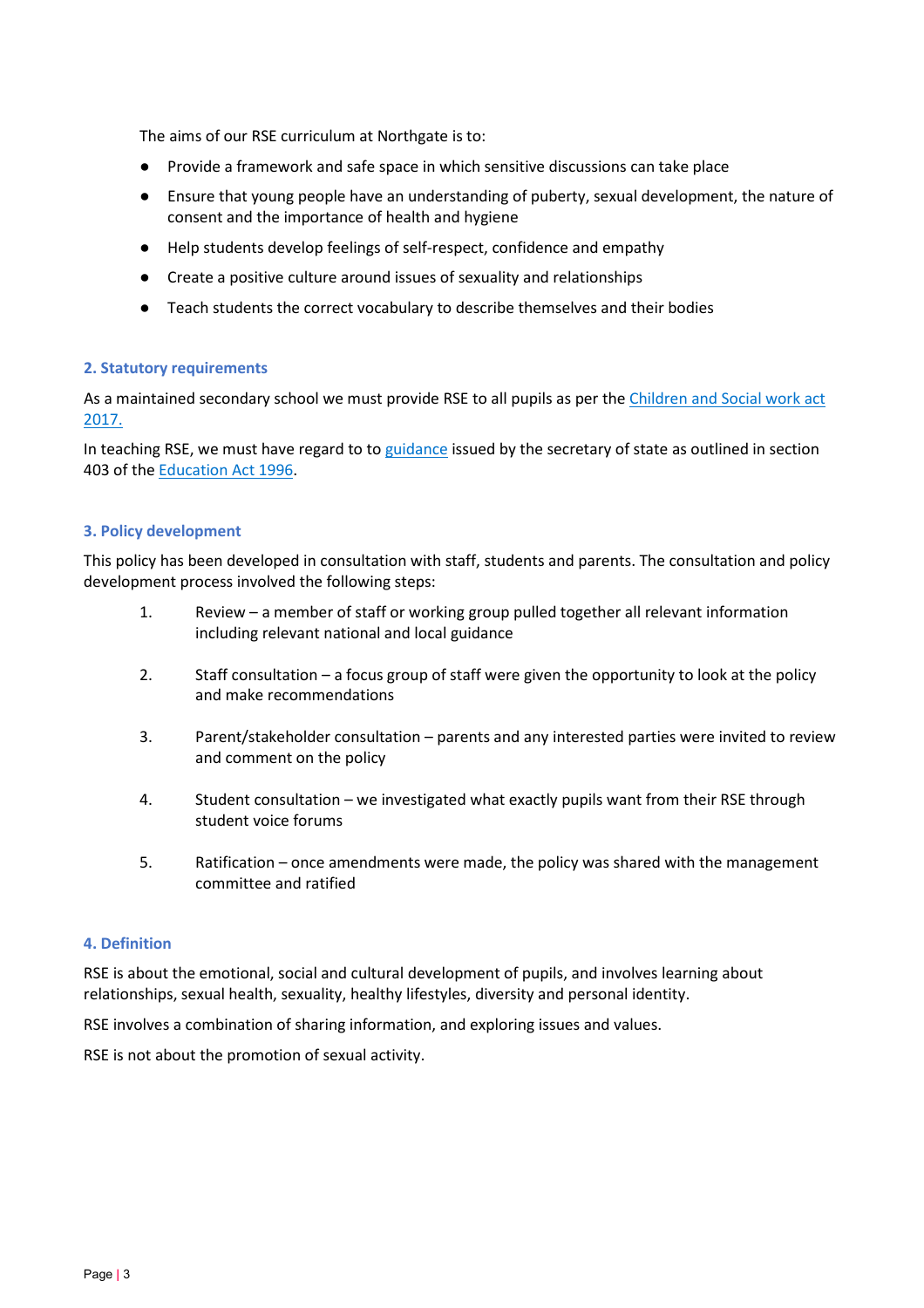### <span id="page-3-0"></span>**5. Curriculum**

Our curriculum is set out as per Appendix 1 but we may need to adapt it as and when necessary. Being a Pupil Referral Unit we recognise that young people will attend Northgate for varying lengths of time and will have various levels of RSE from other mainstream providers.

We have developed the curriculum in consultation with parents, students and staff, taking into account the age, needs and feelings of pupils. If pupils ask questions outside the scope of this policy, teachers will respond in an appropriate manner so they are fully informed and don't seek answers online.

Through our core curriculum we deliver aspects of RSE. We also work closely with Brook who deliver drop down days where students learn about issues surrounding consent, contraception, health relationships and staying safe online. We work with Brook to tailor our curriculum to meet the ever changing needs of our students in an age appropriate manner.

#### <span id="page-3-1"></span>**6. Delivery of RSE**

RSE is taught within the personal, social, health and economic (PSHE) education curriculum. Biological aspects of RSE are taught within the science curriculum, and other aspects are included in religious education (RE).

Pupils also receive stand-alone sex education sessions delivered by a trained health professional. At Northgate we have worked closely with Brook who have provided staff training on RSE as well as delivering regular RSE sessions to students.

For more information about our RSE and our core curriculum, see Appendices 1 and 2.

RSE focuses on giving young people the information they need to help them develop healthy, nurturing relationships of all kinds including:

- Families
- Respectful relationships, including friendships
- Online and media
- Being safe
- Intimate and sexual relationships, including sexual health

<span id="page-3-2"></span>These areas of learning are taught within the context of family life taking care to ensure that there is no stigmatisation of children based on their home circumstances (families can include single parent families, LGBT parents, families headed by grandparents, adoptive parents, foster parents/carers amongst other structures) along with reflecting sensitively that some children may have a different structure of support around them (for example: looked after children or young carers).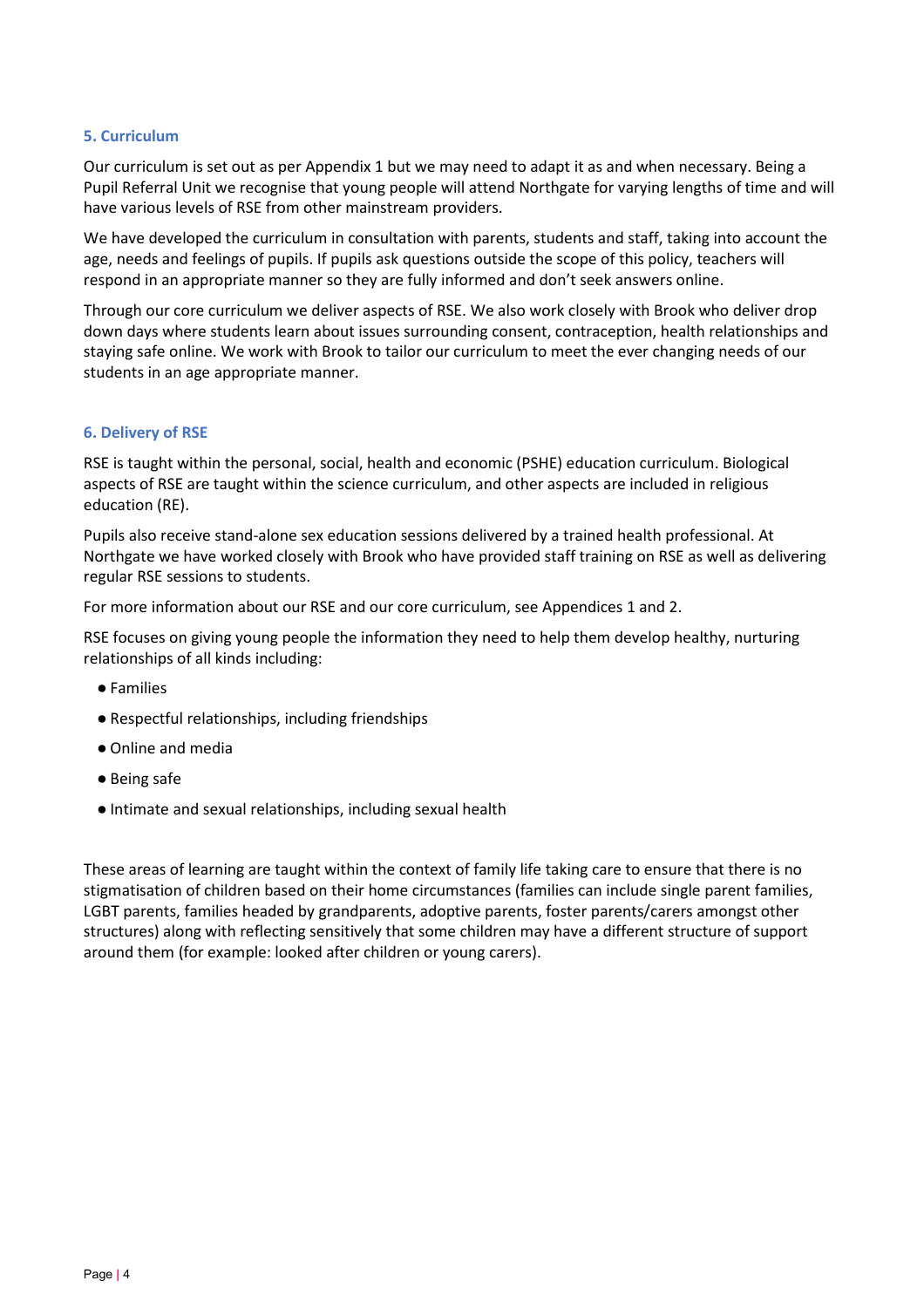## **7. Roles and responsibilities**

#### **7.1 The Management Committee**

The Management Committee will approve the RSE policy, and hold the headteacher to account for its implementation.

#### **7.2 The headteacher**

The headteacher is responsible for ensuring that RSE is taught consistently across the school, and for managing requests to withdraw pupils from components of RSE (see section 8).

### **7.3 Staff**

Staff are responsible for:

- Delivering RSE in a sensitive way
- Modelling positive attitudes to RSE
- Monitoring progress
- Responding to the needs of individual pupils
- Responding appropriately to pupils whose parents wish them to be withdrawn from the non-statutory/ components of RSE
- Establishing ground rules for discussions in RSE to ensure that a safe space is established
- Reporting any safeguarding concerns to the DSL or Deputy DSL in line with the schools safeguarding policy
- Ensure that all discussions are depersonalised to established clear parameters for discussions
- If a teacher is concerned about a student who is struggling with their sexuality or gender identity and that this is affecting their physical and/or mental wellbeing, staff should pass this information to the DSL or Dep DSL. Questions, which have some relevance to sexual matters may arise during discussion. In order to avoid any question of parental withdrawal from such lessons, the law requires that 'such discussion is relatively limited and set within the context of the subject concerned'.

Staff do not have the right to opt out of teaching RSE. Staff who have concerns about teaching RSE are encouraged to discuss this with the Headteacher or Assistant Headteacher.

#### **The staff member responsible for RSE at Northgate School is Assistant Headteacher.**

#### **7.4 Students**

Students are expected to engage fully in RSE and, when discussing issues related to RSE, treat others with respect and sensitivity.

#### Sensitive issues, confidentiality and advice to students

(a) Sensitive issues may include: Puberty, menstruation, sexual intercourse, contraception, abortion, safer sex, HIV/AIDS, sexually transmitted infections (STIs), abuse, awareness of sexuality or gender identity. Teachers should understand the difference between stating facts and stating opinions. If work in sensitive areas of the curriculum causes teachers any concerns, they should discuss them with their line manager or a senior leader.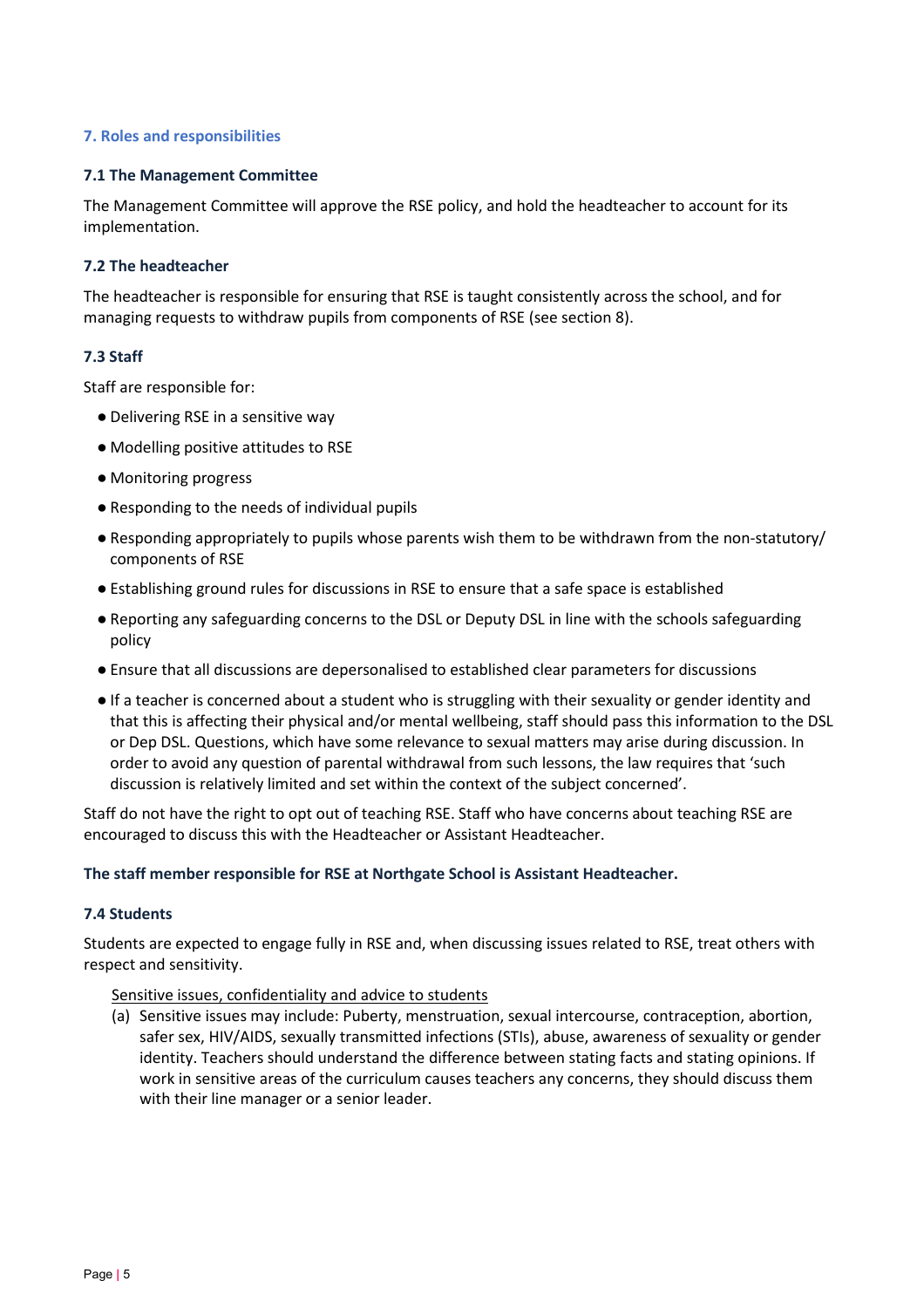(b) Confidentiality: If a student makes a personal disclosure to a member of staff, that member of staff cannot offer or guarantee unconditional confidentiality. The member of staff must refer to the DSL as outlined in the Safeguarding and Child Protection policy.

(c) Advice to students: Through the pastoral support system, students will be given full information related to RSE elements.

#### <span id="page-5-0"></span>**8. Parents' right to withdraw**

Parents have the right to withdraw their children from the non-statutory/non-science components of sex education within RSE up to and until 3 terms before the child turns 16. After this point, if the child wishes to receive sex education rather than being withdrawn, the school will arrange this.

Requests for withdrawal should be put in writing using the form found in Appendix 3 of this policy and addressed to the headteacher.

A copy of withdrawal requests will be placed in the pupil's educational record. The headteacher will discuss the request with parents and take appropriate action.

<span id="page-5-1"></span>Alternative work will be given to pupils who are withdrawn from sex education.

#### **9. Training**

Staff are trained on the delivery of RSE as part of their induction and it is included in our continuing professional development calendar.

The headteacher will also invite visitors from outside the school, such as school nurses or sexual health professionals, to provide support and training to staff teaching RSE.

At Northgate School staff have been trained by Brook and they also provide additional sessions to support RSE.

#### <span id="page-5-2"></span>**10. Monitoring arrangements**

The delivery of RSE is monitored by the Assistant Headteacher through:

- Learning walks
- Evaluations and feedback from sessions by external providers
- Students' development in RSE is monitored by class teachers as part of our internal assessment systems.

This policy will be reviewed by the Assistant Headteacher every two years.

At every review, the policy will be approved by The Management Committee.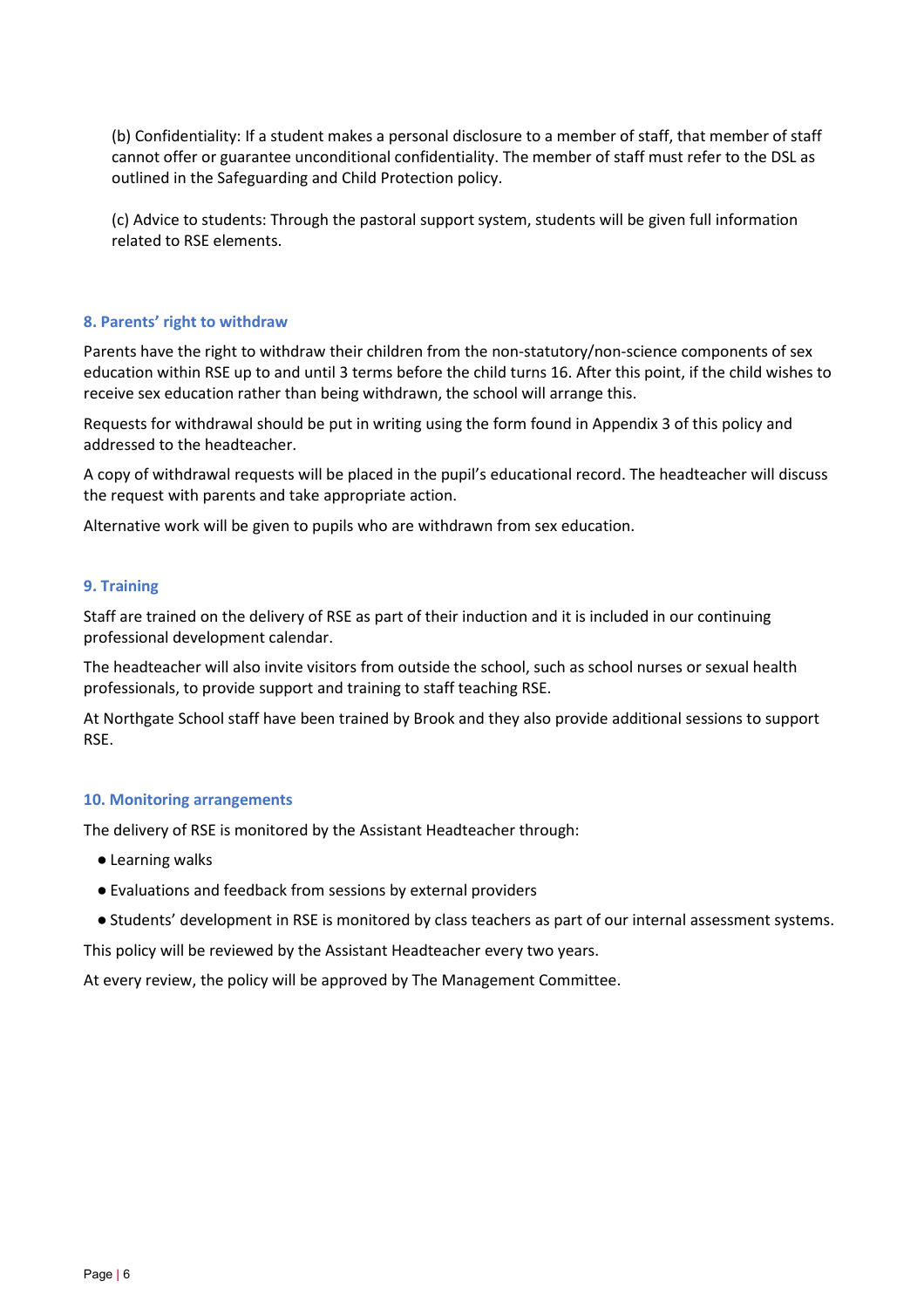**Appendix 1: Curriculum map**

## **Relationships and sex education core curriculum mapping**

<span id="page-6-1"></span><span id="page-6-0"></span>

| <b>CURRICULUM AREA</b> | TOPIC/THEME DETAILS                                                                                                                                                                                                                                                                                                                |
|------------------------|------------------------------------------------------------------------------------------------------------------------------------------------------------------------------------------------------------------------------------------------------------------------------------------------------------------------------------|
| <b>PSHE</b>            | <b>AQA PSHE Unit Awards:</b><br>Sex and Relationship Education unit;<br>Emotional Wellbeing; Healthy Lifestyles<br>Personal Safety<br>Introduction to Diversity<br>Prejudice and Discrimination.                                                                                                                                   |
| Science                | Content cross over with RSE and GCSE Science (AQA)<br>4.5.3.3 Hormones in human reproduction (Control of menstrual cycle and fertility)<br>4.6.1.1 Sexual and asexual reproduction (In animals and plants)<br>4.6.1.6 Sex determination (XX and XY at birth)<br>4.3.1.2 Viral diseases (STIs)<br>4.3.1.3 Bacterial diseases (STIs) |
| Sociology              | <b>GCSE AQA Sociology</b><br>Family and households                                                                                                                                                                                                                                                                                 |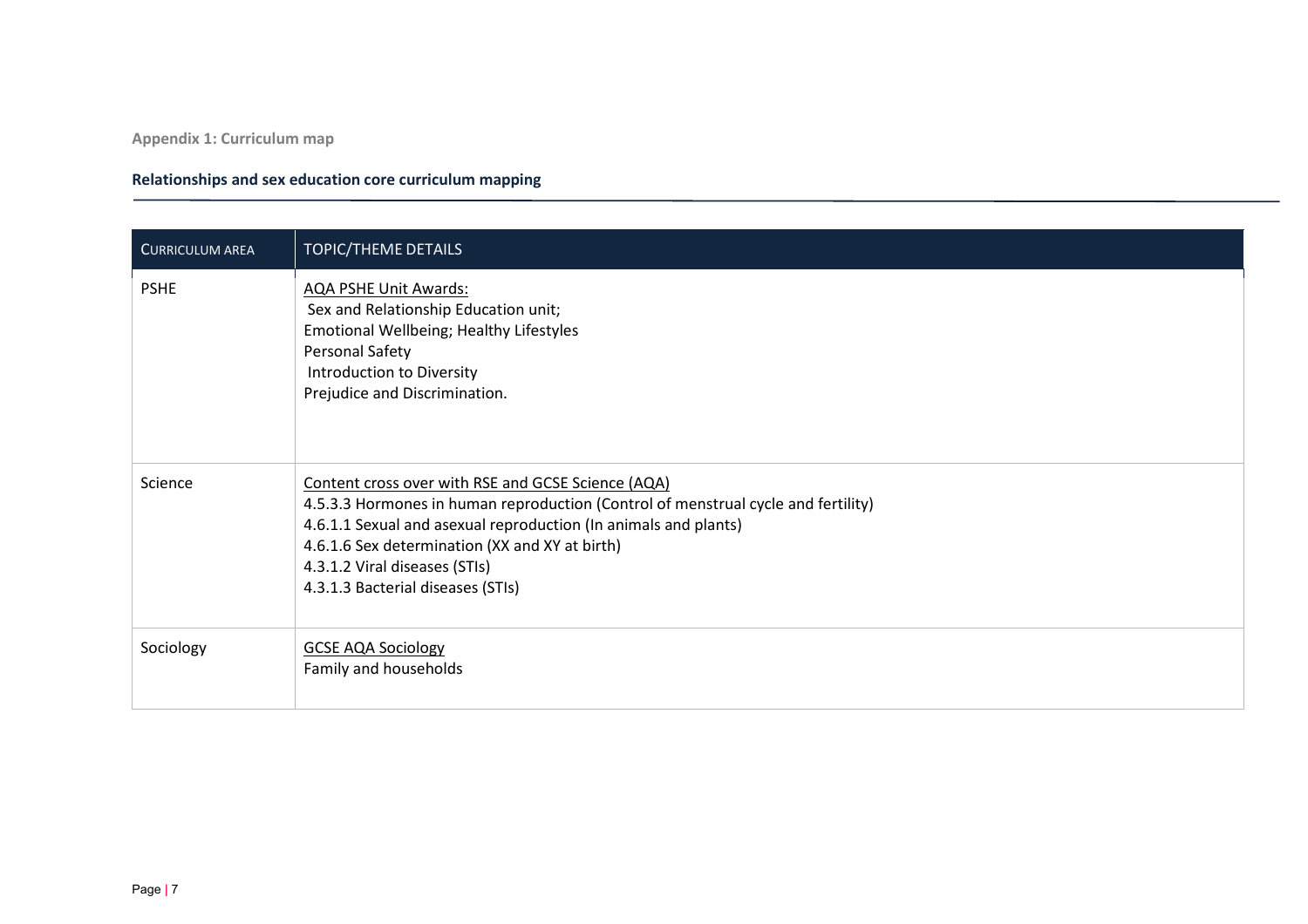**Appendix 2: By the end of secondary school pupils should know**

| <b>TOPIC</b>                              | <b>PUPILS SHOULD KNOW</b>                                                                                                                                                                                                                                                                                                                  |
|-------------------------------------------|--------------------------------------------------------------------------------------------------------------------------------------------------------------------------------------------------------------------------------------------------------------------------------------------------------------------------------------------|
| Families                                  | That there are different types of committed, stable relationships                                                                                                                                                                                                                                                                          |
|                                           | How these relationships might contribute to human happiness and their importance for bringing up children<br>What marriage is, including their legal status e.g. that marriage carries legal rights and protections not available to couples who<br>are cohabiting or who have married, for example, in an unregistered religious ceremony |
|                                           | Why marriage is an important relationship choice for many couples and why it must be freely entered into                                                                                                                                                                                                                                   |
|                                           | The characteristics and legal status of other types of long-term relationships                                                                                                                                                                                                                                                             |
|                                           | The roles and responsibilities of parents with respect to raising of children, including the characteristics of successful parenting                                                                                                                                                                                                       |
|                                           | How to: determine whether other children, adults or sources of information are trustworthy: judge when a family, friend, intimate<br>or other relationship is unsafe (and to recognise this in others' relationships); and, how to seek help or advice, including reporting<br>concerns about others, if needed                            |
| Respectful<br>relationships,<br>including | The characteristics of positive and healthy friendships (in all contexts, including online) including: trust, respect, honesty, kindness,<br>generosity, boundaries, privacy, consent and the management of conflict, reconciliation and ending relationships. This includes<br>different (non-sexual) types of relationship               |
| friendships                               | Practical steps they can take in a range of different contexts to improve or support respectful relationships                                                                                                                                                                                                                              |
|                                           | How stereotypes, in particular stereotypes based on sex, gender, race, religion, sexual orientation or disability, can cause damage<br>(e.g. how they might normalise non-consensual behaviour or encourage prejudice)                                                                                                                     |
|                                           | That in school and in wider society they can expect to be treated with respect by others, and that in turn they should show due<br>respect to others, including people in positions of authority and due tolerance of other people's beliefs                                                                                               |
|                                           | About different types of bullying (including cyberbullying), the impact of bullying, responsibilities of bystanders to report bullying<br>and how and where to get help                                                                                                                                                                    |
|                                           | That some types of behaviour within relationships are criminal, including violent behaviour and coercive control                                                                                                                                                                                                                           |
|                                           | What constitutes sexual harassment and sexual violence and why these are always unacceptable                                                                                                                                                                                                                                               |
|                                           | The legal rights and responsibilities regarding equality (particularly with reference to the protected characteristics as defined in<br>the Equality Act 2010) and that everyone is unique and equal                                                                                                                                       |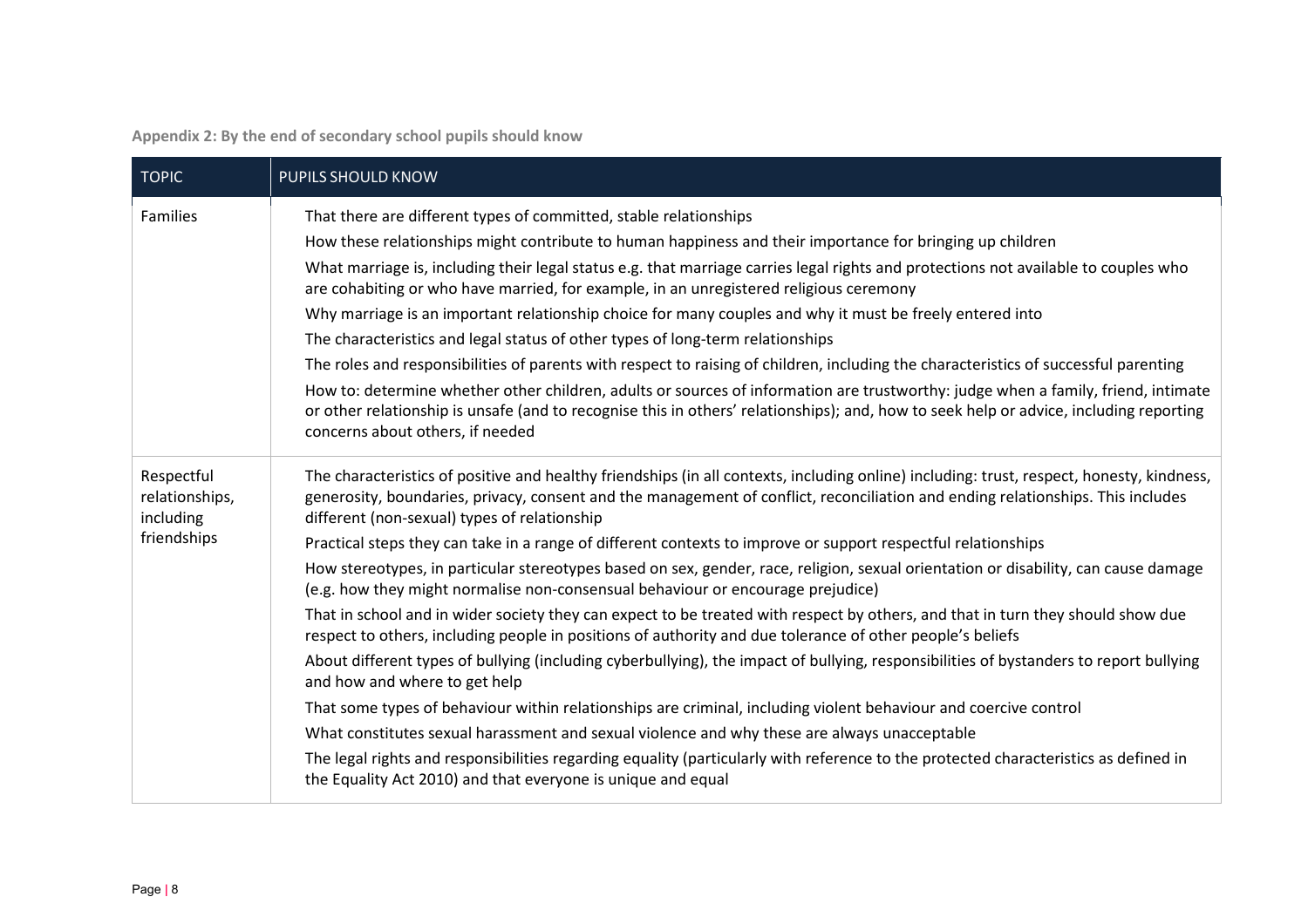| Their rights, responsibilities and opportunities online, including that the same expectations of behaviour apply in all contexts,<br>including online                                                                                                 |
|-------------------------------------------------------------------------------------------------------------------------------------------------------------------------------------------------------------------------------------------------------|
| About online risks, including that any material someone provides to another has the potential to be shared online and the<br>difficulty of removing potentially compromising material placed online                                                   |
| Not to provide material to others that they would not want shared further and not to share personal material which is sent to<br>them                                                                                                                 |
| What to do and where to get support to report material or manage issues online                                                                                                                                                                        |
| The impact of viewing harmful content                                                                                                                                                                                                                 |
| That specifically sexually explicit material e.g. pornography presents a distorted picture of sexual behaviours, can damage the way<br>people see themselves in relation to others and negatively affect how they behave towards sexual partners      |
| That sharing and viewing indecent images of children (including those created by children) is a criminal offence which carries<br>severe penalties including jail                                                                                     |
| How information and data is generated, collected, shared and used online                                                                                                                                                                              |
| The concepts of, and laws relating to, sexual consent, sexual exploitation, abuse, grooming, coercion, harassment, rape, domestic<br>abuse, forced marriage, honour-based violence and FGM, and how these can affect current and future relationships |
| How people can actively communicate and recognise consent from others, including sexual consent, and how and when consent<br>can be withdrawn (in all contexts, including online)                                                                     |
| How to recognise the characteristics and positive aspects of healthy one-to-one intimate relationships, which include mutual<br>respect, consent, loyalty, trust, shared interests and outlook, sex and friendship                                    |
| That all aspects of health can be affected by choices they make in sex and relationships, positively or negatively, e.g. physical,<br>emotional, mental, sexual and reproductive health and wellbeing                                                 |
| The facts about reproductive health, including fertility and the potential impact of lifestyle on fertility for men and women                                                                                                                         |
| That there are a range of strategies for identifying and managing sexual pressure, including understanding peer pressure, resisting<br>pressure and not pressurising others                                                                           |
| That they have a choice to delay sex or to enjoy intimacy without sex                                                                                                                                                                                 |
| The facts about the full range of contraceptive choices, efficacy and options available                                                                                                                                                               |
| The facts around pregnancy including miscarriage                                                                                                                                                                                                      |
|                                                                                                                                                                                                                                                       |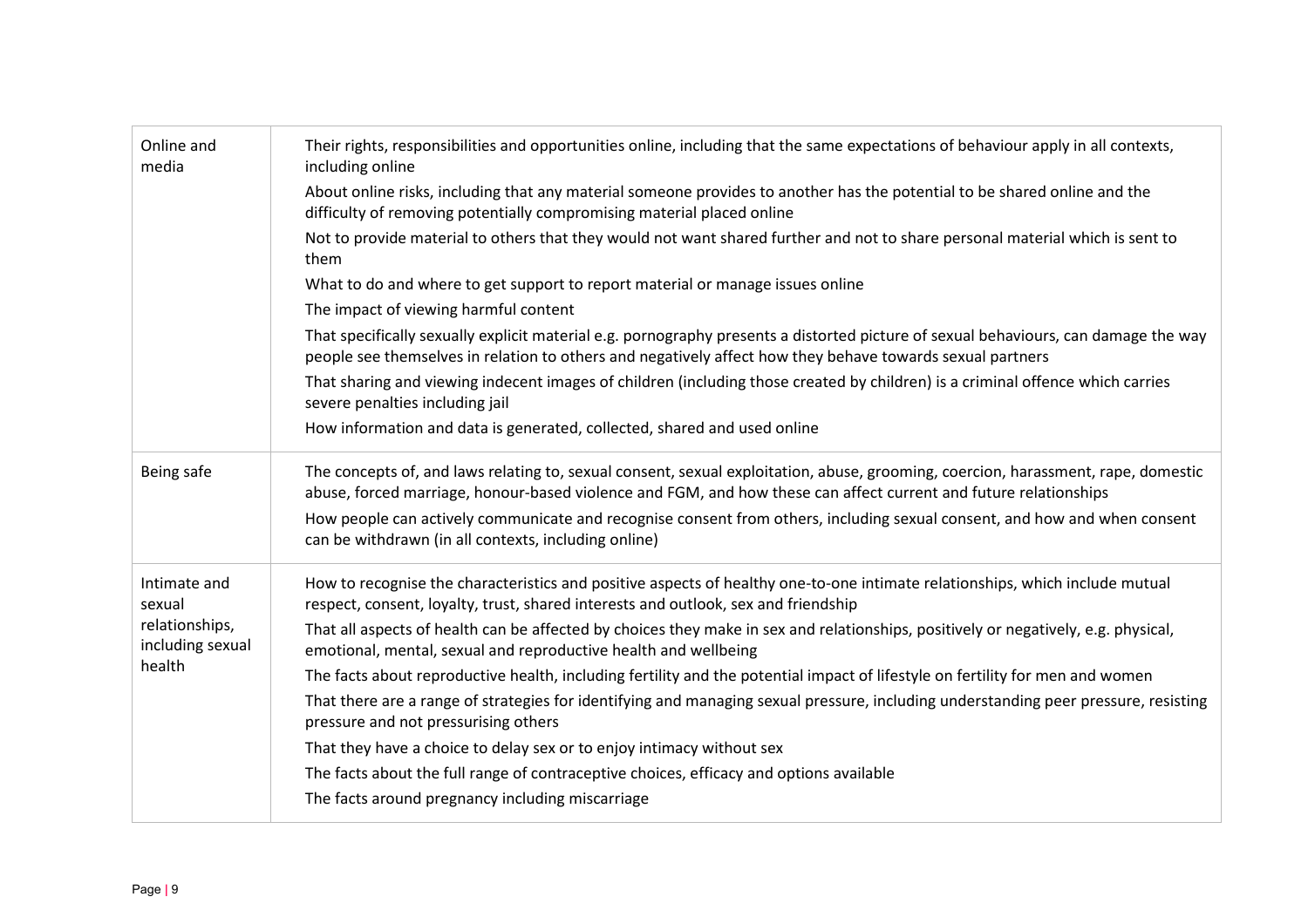| That there are choices in relation to pregnancy (with medically and legally accurate, impartial information on all options, including<br>keeping the baby, adoption, abortion and where to get further help)             |
|--------------------------------------------------------------------------------------------------------------------------------------------------------------------------------------------------------------------------|
| How the different sexually transmitted infections (STIs), including HIV/AIDs, are transmitted, how risk can be reduced through<br>safer sex (including through condom use) and the importance of and facts about testing |
| About the prevalence of some STIs, the impact they can have on those who contract them and key facts about treatment                                                                                                     |
| How the use of alcohol and drugs can lead to risky sexual behaviour                                                                                                                                                      |
| How to get further advice, including how and where to access confidential sexual and reproductive health advice and treatment                                                                                            |